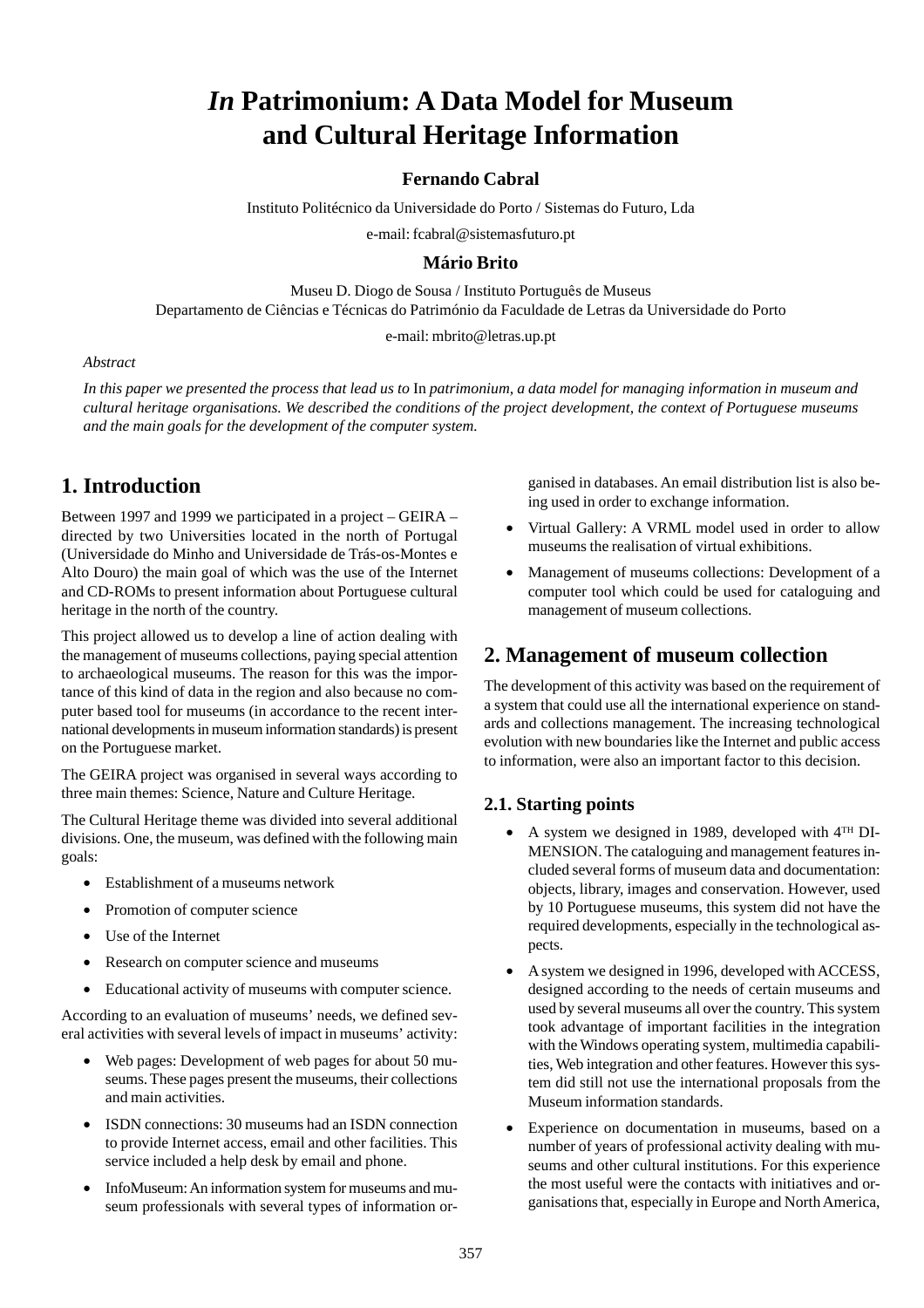deal with information systems in museums and cultural heritage.

• Knowledge as regards Portuguese museums/museums professionals: their manual and computer based systems for cataloguing and managing collections, their skills in computer science and professional data training on computer science and information systems in museums.

## **2.2. The context**

#### **2.2.1. Evaluation of Portuguese museums**

Regardless of the rising indicators on the Information Society and the Internet, museums are still not aware of the importance of their role as content providers and the multiplicity of uses that technology can have in museums: management, research, interpretation and presentation. Museums directors do not fell that the investment in computer science is a strategic one. On the other hand, the required investment, including training, is to large for their budgets.

The amount of work in a non-familiar environment such as the technological world is of a large concern: organisation of museum documentation, research, definition of standards and procedures, systems and equipment acquisition, data entry, maintenance, training, and so on.

The condition of Portuguese museums and its professionals as regards documentation systems and training in computer science is by no means excellent: computers are basically used with programs like Word and Excel; the concept of documentation still remains with the idea of card files to document the collections. When they think of using computers to deal with collections they simply reproduce the card file model they are used to.

Based on case studies, we analysed museums in relation to information: the museum as an owner and keeper of cultural information and also as an information producer. This analysis allowed us to define several patterns of museums needs and a better understanding of the complexity of museums concerning the diversity of the information they preserve and what the way they can use it.

Most museums do not have a planned documentation system nor a clear understanding of what may be the benefits of the information integration for its daily activity (collections, documentation, conservation, activities and so on).

The 1997 survey amongst the 80 museums that exists in the North of Portugal showed that very few museums<sup>1</sup> (to be precise only 3) used computer systems to deal with their collections and only 2 museums had their own homepages<sup>2</sup>. At this moment, in about the same number of museums, these numbers have radically changed: 47 museums have their own homepage<sup>3</sup> and  $16<sup>4</sup>$  use a computer system to manage their collections.

Museums are being forced to move into the technological world. The Internet, email and other services are pressuring museums to move forward. The potential role of training and conscience in the Information Society are two very strong ideas necessary to be developed over the next years.

For these changes to take place, we think it would be useful to define special programs to do the digitalisation of the information available in museums. These programs would be important contributions to a more active role in the Information Society of museums by creating cultural contents and creating new forms of achieving their tasks.

#### **2.2.2. State of the art: Management of museums collections, standards and terminology**

This phase of the Project dealt with the study of museum documentation systems, the evaluation of several packages of software developed for the management of museum collections and the analysis of different data models and international proposals on this subject.

We based our research on several documents, namely:

- International Guidelines for Museum Object Information (http://www.cidoc.icom.org/guide/guide.htm),
- A European Core Data Standard for Archaeological Sites and Monuments (http://www.natmus.min.dk/cidoc/archsite/ coredata/e\_cds.htm),
- MIDAS a manual and data standard for monument inventories (http://www.rchme.gov.uk/midas/index.html),
- Spectrum (http://www.mdocassn.demon.co.uk/spectrum. htm) and
- Normas Documentais para Museus of the Spanish Ministry of Culture.

A number of web sites from various organisations and initiatives<sup>5</sup> allowed us the approach to several issues like terminology developments, systems, products and metadata developments.

The complexity of museums regarding the nature of their collections, activities, organisational structures and technical know-how, increase the difficulties for the definition of standards. At that time there was no kind of co-operative work for the definition of standards in Portugal.

However, the main problem we have to consider is the different levels of approach concerning the documentation in museums. Some museums have a quite reasonable understanding about the museum documentation system. However, most of them find it hard to pull away from their daily tasks and integrate their work into a global approach.

# **3. Main goals**

• Use of international experience as regards standards:

A lot of work on museum documentation systems is being performed by numerous organisations and initiatives. This is taking place at a moment when globalisation is an important issue and public access to information is becoming a common goal for museums and cultural heritage organisations. Different systems, different software packages and even different languages must not be an obstacle to easy public access to cultural information.

The use of international proposals will allow us to exchange experience and carry on with a continuous development of conceptual models.

• Modularity and scalable functionality:

The museum information system can be rather complex, depending on the complexity of the museum itself. Sys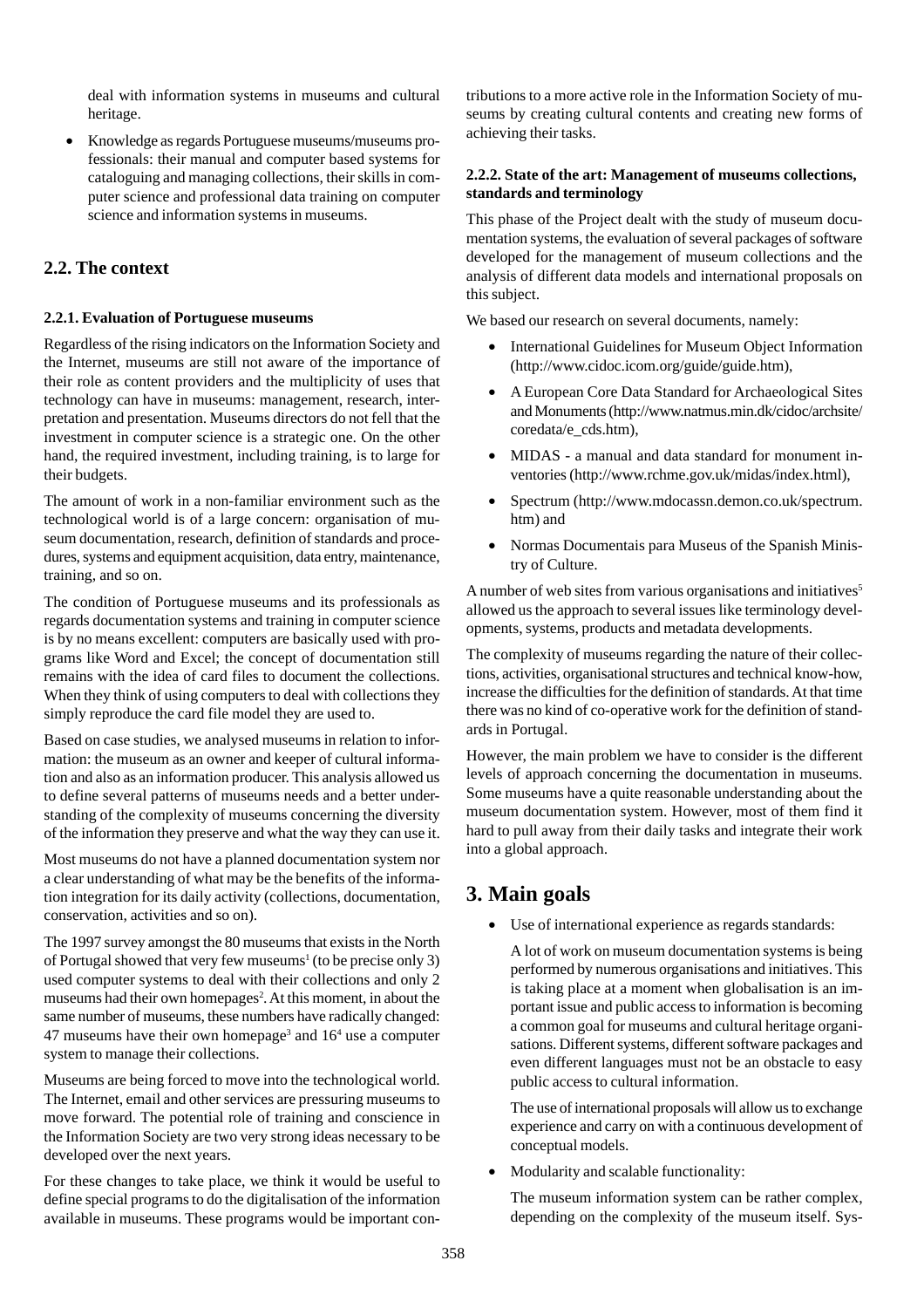tems must be designed to fulfil all of the different levels and purposes of a certain museum.

The same idea must be applied to the different modules of the programme: museums must have what they need according to their organisation, purposes and technical skills.

Integration of several collection types of data:

Small and local museums usually have different types of collections. We wanted to be able to integrate different collections in a very understandable data model that allows a general as well as a detailed approach to collection specifications.

• Vocabulary control and thesauri:

As a component of museum documentation system standards, the system must provide facilities to its management, encouraging research and exchange of experiences between museums.

Public access:

Museums must have full control of the data they allow public access to. The data accessible over the Intranet or Internet must be useful for all different types of public and must exploit all multimedia possibilities that the museum is interested in.

• Full integration with the operating system:

It must be possible to analyse the integration with the Windows operating system through two different approaches. The first approach is through the utilisation of the operating system capabilities, while the second should be through the creation of an environment similar to the Windows operating system.

• Full Multimedia facilities:

Full integration of digital files: text, image, sound and movie.

# **4. Conclusions**

Since the beginning of this project we have had almost two years of experience, which have turned out to be rich in the understanding of the complex changes that are being introduced into museum practices. Technological development forces us to constantly update our use of technology and to constantly revise what we can achieve with it.

The positive feedback exceeded our expectations:

One of the characteristics of our data model is its simplicity and, at the same time, its complexity. This characteristic, associated with modularity and scalability, allows several different approaches according to the needs of the organisation. We have concluded that professionals who have any kind of experience in cultural heritage information systems, will find this model to be easy and understandable.

• Training on cultural heritage information management:

The evaluation phase of the model resulted in tests in several levels of training at a secondary school and university level. The tests were performed by pupils and students who have a special interest in cultural heritage.



*Figure 1: Page showing the organisation of information in* In *patrimonium.*

# **5.** *In* **patrimonium**

Prepared to work on *Windows (*98, NT or 2000) this application has been improved, either on development terms, or actualising information and interface with users. Using the most recent *Windows* programmes, this product (thanks to its module construction) allows the management of information in an integrated way. Therefore, it is possible to access information about an object, view the archaeological site where it is or was placed, the ambient where it is inserted, the related documentation, etc.

In a global management concept, *In* patrimonium integrates (in a single product) all the existent information, such as *Collections, Monuments* and *Archaeological Sites*, allowing a better management and integration of the information on cultural heritage.

# **5.1. Organising the information**

The information is organised briefly, presiding from large forms and the specific information fields can be configured according to the user's interest.

All the information, included in the programme, can be linked. There is a module, in a certain way "revolutionary", that allows the sharing of all existing information found in the forms. All the modules can be linked between each other.

Therefore, it is possible to link Objects with Conservation and Conservation with Exhibitions; Exhibitions can be linked to files and data from the Multimedia module.

# **5.2. Modules**

*Multi-user:* the configuration of different users and respective type of access. In this application it is possible to create user accounts, thus enable specific users to insert data or only consult the database. We can also create one or more database administrator accounts whose titular must have some knowledge in informatics.

*Scalability:* Although using a format known as Client/Server, In Patrimonium can also work with a single workstation. It is possible to upgrade it to the Client/Server format without any loss of data.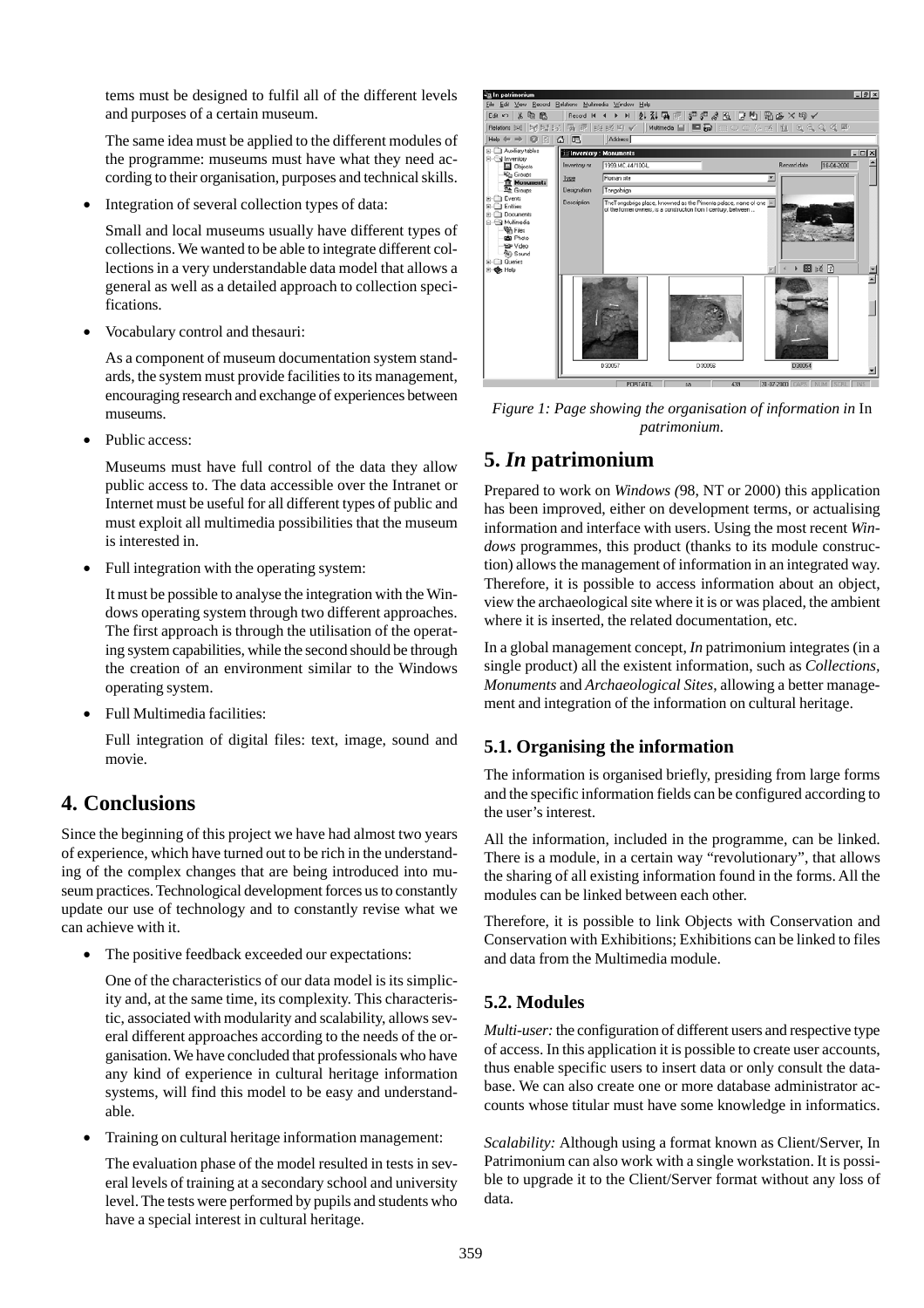

*Figure 2: Three pages representing three different modules of* In *patrimonium.*

*Multi-language:* configuration of the application to work with a linguistic interface. Besides the Portuguese version, also English, French and Spanish versions are available.

*Auxiliary Tables:* enable management and configuration of different *tables/terms* in order to help at the data insertion process in the remaining application modules.

*Inventory:* data records related to the archaeological cultural heritage and monuments, their classification; also offers the possibility of associate photos, video and sounds.



*Figure 3: Physical model of* In *patrimonium.*

*Groups:* data records related to the collections and monuments groups, with the possibility of associate photos, video and sounds.

*Entities:* data records related to the entities - authors, interventions, collaborators, recorders, owners and others.

*Events:* data records related to the events - exhibitions, conservation and restoration, movements, insurance and reproductions.

*Documents:* data records related to the documents - graphic material, audio-visual records, bibliography, epistemology, cartography and archives material.

*Queries:* query wizard – insert, change, delete and visualise queries, configured by the application users.

*Multimedia:* module that allows the management and treatment of photos, video and sounds.

## **5.3. Other functions**

- Compatibility with data from other products, namely Microsoft software - Office, Word and Excel.
- Easy information access through the Internet or Intranet.
- Multimedia technology in order to use digitalisation and treat images (photographs), video and sound.
- Inter-related information with easy query access due to records self-association, as for example, of museum objects with records of other modules (documents, entities, events, multimedia, etc).
- Configuration that allows working with interfaces in several languages.
- Client/Server system (scalability), without a user limit.
- The information included in the application can be integrated with GIS.

### **5.4. Public access**

Thanks to a special Public Access Module called *In* web, In patrimonium can safely be consulted by the general public. *In* web was developed for organisations that want to make their collections, archaeological sites and monuments available on the Internet